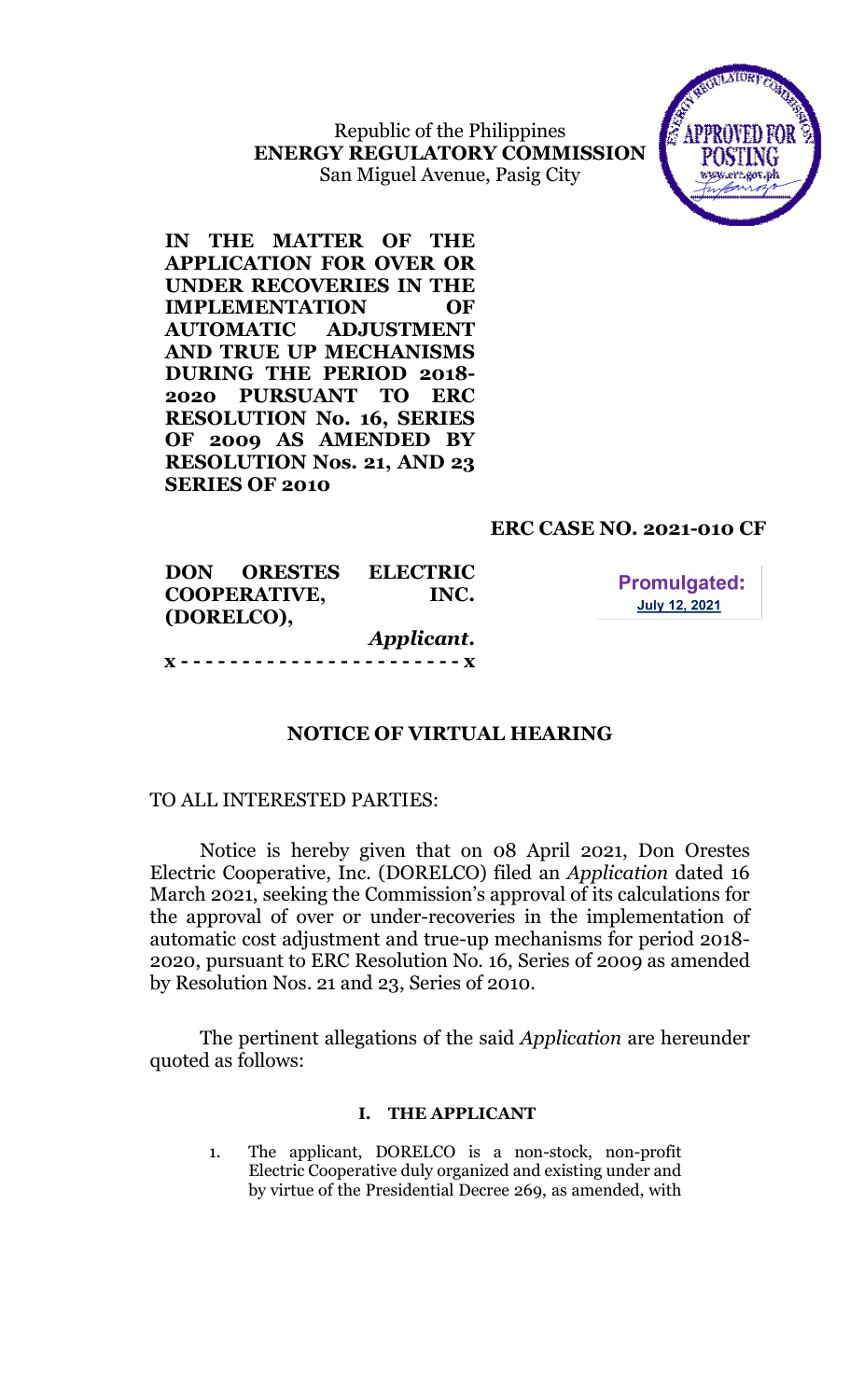capacity to sue and be sued, with principal office address at DORELCO Compound, Brgy. San Roque, Tolosa, Leyte, Philippines, represented in this instance by its General Manager, ALLAN L. LANIBA, MPA, MM., who was authorized to file, execute verification and certification relative to this Application per Board Resolution No. 2021- 015 (Annex A) with corresponding Secretary Certificate (Annex B).

2. Herein applicant is the exclusive franchise holder issued by the National Electrification Administration (NEA) to operate an electric light and power services to the 13 municipalities of Leyte, namely: Burauen, Dagami, Lapaz, Abuyog, Javier, Mahaplag, Mayorga, La Paz, Tabon-tabon, Julita, MacArthur, Tolosa, and Tanauan. A copy of Applicant DORELCO's Certificate of Franchise is hereto attached as "ANNEX C".

### II. THE ANTECEDENT FACTS

- 3. Prior to this filing, herein Applicant had undergone computation and reportorial submission to Energy Regulatory Commission on its over or under recoveries incurred in the implementation of automatic cost adjustments and true-up mechanisms on pass through costs of DORELCO following the formulas prescribed under ERC Resolution No. 16, Series of 2009, as amended by ERC Resolution No. 21, and 23, Series of 2010, such as : automatic generation rate (GR) and system loss adjustment mechanism; transmission rate (TR) adjustment mechanism; Lifeline rate recovery mechanism; and senior citizen subsidy recovery mechanism.
- 4. In fact, herein Applicant had just completed its implementation of its approved 2004-2011 Over/Under Recoveries on September 2020 billing period. However, Applicant DORELCO is still awaiting for the ERC decision of its pending application for Over/Under recoveries 2012- 2014 docketed as ERC Case no. 2015-003 CF, and application for Over/Under recoveries 2015-2017 docketed as ERC Case no. 2018-016 CF.

#### III. LEGAL BASES FOR THE APPLICATION

- 5. Under Section 43 (t) of the Republic Act No. 9136, the Energy Regulatory Commission (ERC) is mandated to promulgate rules and regulations and perform such other regulatory functions as are appropriate and necessary in order to ensure the successful restructuring and modernizing of the electric power industry.
- 6. On July 13, 2009, pursuant to Section 43 (f) and (t) of the Republic Act No. 9136 or the Act, Rule 7 of its Implementing Rules and Regulations (IRR) and Section 10 of the Republic Act No. 7832, the ERC had resolved to approve and adopt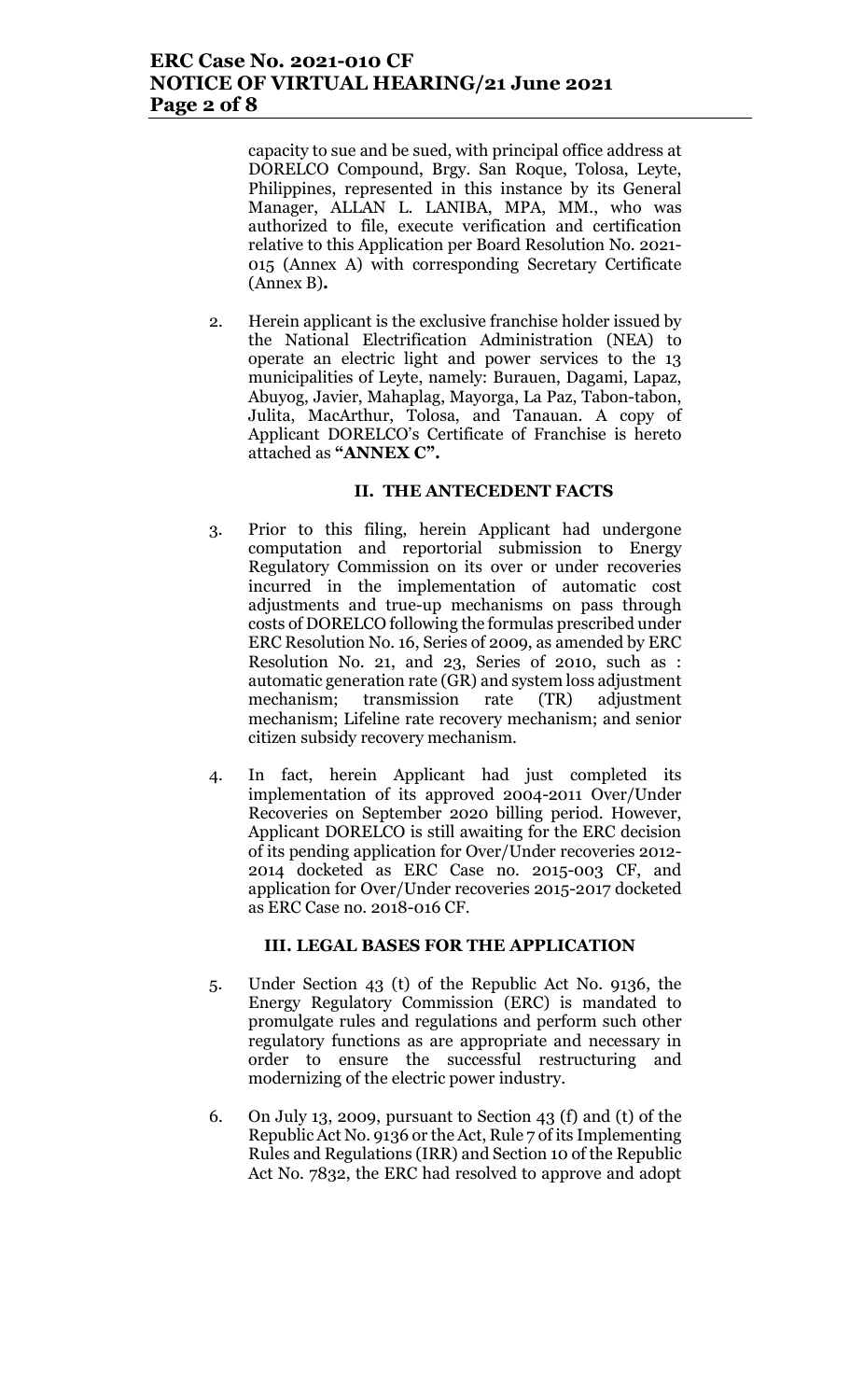the so called "Rules Governing the Automatic Cost Adjustment and True –up Mechanisms and Corresponding Confirmation Process for Distribution Utilities", by virtue of ERC Resolution No. 16, Series of 2009.

- 7. However, the aforementioned rules promulgated under Resolution no. 16, series of 2009, failed to address the mismatch between meter reading periods at the wholesale and retail levels due to unequal number of billing days, which results to misalignment of kWh sales and purchase power. Recognizing the need to address and resolve the said misalignment of kWh sales and purchase power which causes spikes and dips in the computed monthly system loss and adversely affects the actual system loss of the DUs during certain billing months; The ERC had passed a Resolution No. 21, series of 2010, dated On October 18, 2010, which amended Section 4 of Article 4 and Section 1 of the Article 5 of the "Rules Governing the Automatic Cost Adjustment and True –up Mechanisms and Corresponding Confirmation Process for Distribution Utilities".
- 8. On the other hand, ERC Resolution 23, Series of 2010 adopts the rules implementing the discounts to qualified senior citizen end-users and subsidy from subsidizing endusers on electricity consumption.
- 9. Hence, this Application is pursuant to ERC Resolution No. 16, Series of 2009, as amended by ERC Resolution No. 21, and 23, Series of 2010.

#### IV. THE RESULTING COMPUTED OVER OR UNDER RECOVERIES INCURRED IN THE IMPLEMENTATION OF AUTOMATIC ADJUSTMENT AND TRUE UP MECHANISMS FOR PERIOD 2018 TO 2020

10. In the application of formulas prescribed under ERC Resolution 16, Series of 2009, as amended by ERC Resolution 21, and 23, Series of 2010, Applicant's pass through cost vis-a-vis the actual collections, resulted to under recoveries in the items of: Generation Rate (GR), Lifeline Subsidy, System Loss Rate (SLR), and Senior Citizen Subsidy. On the other hand, over-recovery was incurred in the item of Transmission Rate (TR). The following table reflects the summary of over/under recoveries for years 2018 to 2020:

|             | <b>YEAR</b> | <b>PASS</b><br><b>THROUGH</b> | <b>ACTUAL</b>      | <b>DIFFERENCE</b> |
|-------------|-------------|-------------------------------|--------------------|-------------------|
|             |             | <b>COST</b>                   | <b>COLLECTIONS</b> | (OVER) / UNDER    |
| Genera-tion | 2018        | 466,843,590.61                | 460,874,688.65     | 5,968,901.96      |
| Rate (GR)   | 2019        | 376,865,498.41                | 377,160,720.83     | (295, 222.42)     |
|             | 2020        | 336,174,262.70                | 335,787,052.61     | 387,210.09        |
|             |             |                               |                    |                   |
|             | TOTAL       | 1,179,883,351.72              | 1,173,822,462.08   | 6,060,889.64      |
|             |             |                               |                    |                   |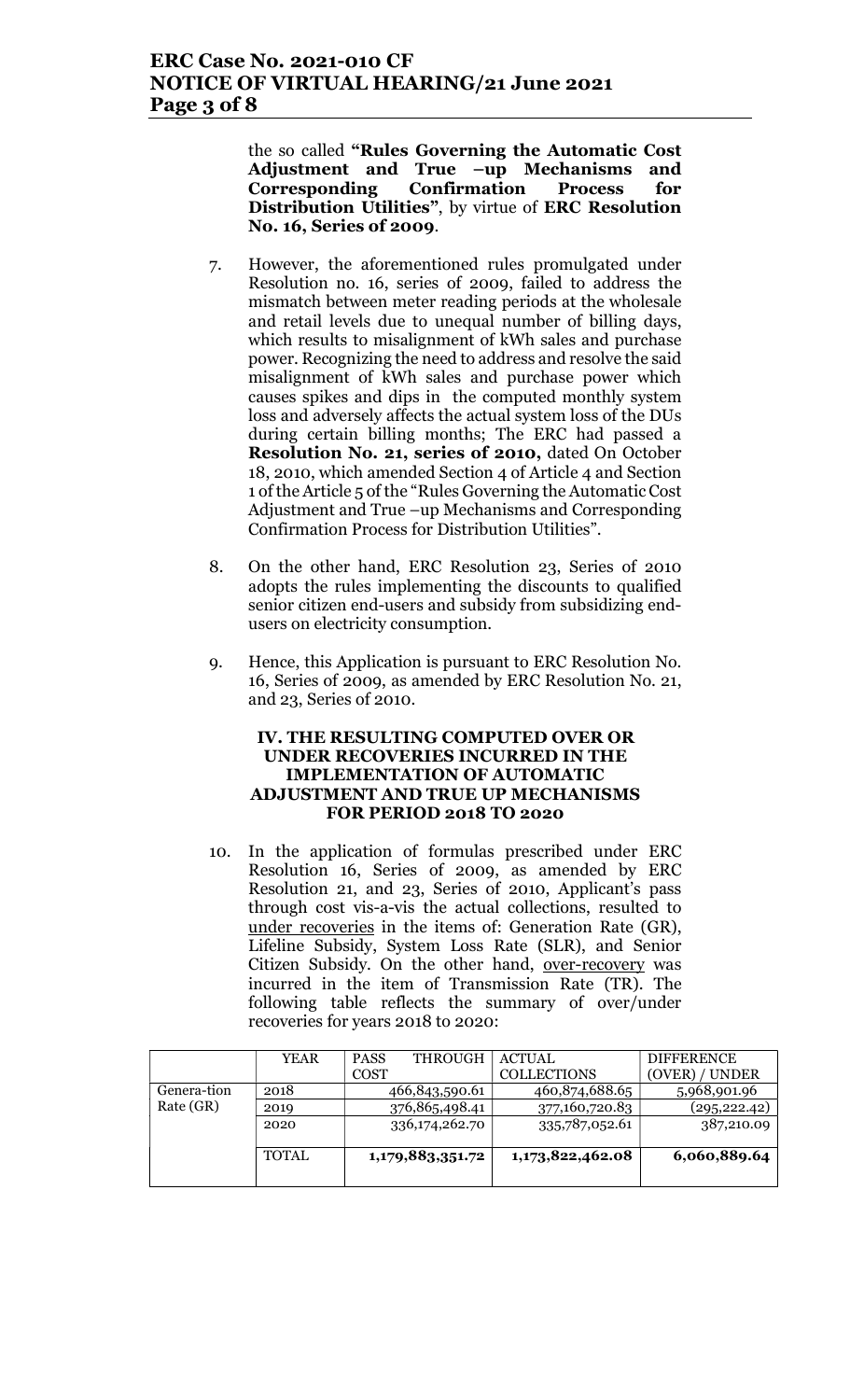# ERC Case No. 2021-010 CF NOTICE OF VIRTUAL HEARING/21 June 2021 Page 4 of 8

| Transmis-sion                                                                   | 2018          | 78,833,720.17   | 83,732,927.51     | (4,899,207.34)    |  |
|---------------------------------------------------------------------------------|---------------|-----------------|-------------------|-------------------|--|
| Rate                                                                            | 2019          | 75,051,704.55   | 77,264,185.67     | (2,212,481.11)    |  |
| (TR)                                                                            | 2020          | 87, 855, 272.83 | 92,180,727.20     | (4,325,454.37)    |  |
|                                                                                 |               |                 |                   |                   |  |
|                                                                                 | <b>TOTAL</b>  | 241,740,697.55  | 253,177,840.37    | (11, 437, 142.82) |  |
| <b>SYSTEM</b>                                                                   | 2018          | 64,981,703.17   | 41,617,776.62     | 23,363,926.54     |  |
| LOSS<br><b>RATE</b>                                                             | 2019          | 52,211,092.51   | 53,819,602.31     | (1,608,509.80)    |  |
| (SLR)                                                                           | 2020          | 52,869,549.79   | 36, 184, 678. 53  | 16,684,871.27     |  |
|                                                                                 |               |                 |                   |                   |  |
|                                                                                 | <b>TOTAL</b>  | 170,062,345.47  | 131,622,057.47    | 38,440,288.01     |  |
|                                                                                 |               |                 |                   |                   |  |
| <b>LIFELINE</b>                                                                 | 2018          | 4,251,415.10    | (4,374,944.70)    | 123,529.61        |  |
| <b>SUBSIDY</b>                                                                  | 2019          | 3,410,244.22    | (3,541,294.12)    | 131,049.90        |  |
|                                                                                 | 2020          | 3,011,698.53    | (3,037,400.46)    | 25,701.92         |  |
|                                                                                 |               |                 |                   |                   |  |
|                                                                                 | <b>TOTAL</b>  | 10,673,357.85   | (10, 953, 639.28) | 280, 281. 43      |  |
|                                                                                 |               |                 |                   |                   |  |
| <b>SENIOR</b>                                                                   | 2018          | 413,110.62      | (428,771.28)      | 15,660.66         |  |
| <b>CITIZEN</b>                                                                  | 2019          | 357,524.05      | (374,734.02)      | 17,209.97         |  |
| <b>SUBSIDY</b>                                                                  | 2020          | 324,957.35      | (336,717.28)      | 11,759.93         |  |
|                                                                                 |               |                 |                   |                   |  |
|                                                                                 | <b>TOTAL</b>  | 1,095,592.02    | (1,140,222.59)    | 44,630.56         |  |
|                                                                                 |               |                 |                   |                   |  |
|                                                                                 | 33,388,946.82 |                 |                   |                   |  |
| GRAND TOTAL/DIFFERENCE, RESULTING TO UNDER RECOVERIES<br>FOR YEARS 2018 TO 2020 |               |                 |                   |                   |  |
|                                                                                 |               |                 |                   |                   |  |

 Formulas used in computing the above over or under recoveries, as well as, the reasons for incurring the same are explained in the Executive Summary, hereto attached as Annex "D".

### V. THE PROPOSED COLLECTION AND REFUND SCHEMES:

11. The herein Applicant DORELCO is proposing a staggering way to collect the computed under recoveries on items of Generation and System Loss for a period of 48 months; while for Lifeline and Senior Citizen will be collected within a period of 12 months. On the other hand, Applicant is proposing an instalment refund for its over recoveries on Transmission Cost for a period of 48 months. Thus, the computed resulting proposed rates of collection and refund are shown below:

|                              | No.            | <b>PARTICULAR</b>      | (Over)/Under      | Using February | Proposed     | Rate     |
|------------------------------|----------------|------------------------|-------------------|----------------|--------------|----------|
|                              |                |                        | Recovery          | 2021 kWh Sales | No. of Years | Php/kWh  |
|                              | 1.             | <b>Generation Cost</b> | 6,060,889.64      | 6,911,097.71   | 48 months    | 0.0095   |
|                              |                |                        |                   |                |              |          |
|                              | $\overline{2}$ | Transmission           | (11, 437, 142.82) | 6,911,097.71   | 48 months    | (0.0345) |
|                              |                | Cost                   |                   |                |              |          |
|                              | 3              | <b>System Loss</b>     | 38,440,288.01     | 6,911,097.71   | 48 months    | 0.1149   |
|                              |                |                        |                   |                |              |          |
|                              | 4              | Lifeline               | 280, 281. 43      | 6,911,097.71   | 12 months    | 0.0034   |
|                              | 5              | Senior Citizen         | 44,630.56         | 6,911,097.71   | 12 months    | 0.0005   |
|                              |                | <b>TOTAL</b>           | 33,388,946.82     |                |              |          |
| <b>Total Impact on Rates</b> |                |                        | 0.0938/kWh        |                |              |          |

#### PROPOSED COLLECTION/REFUND SCHEMES: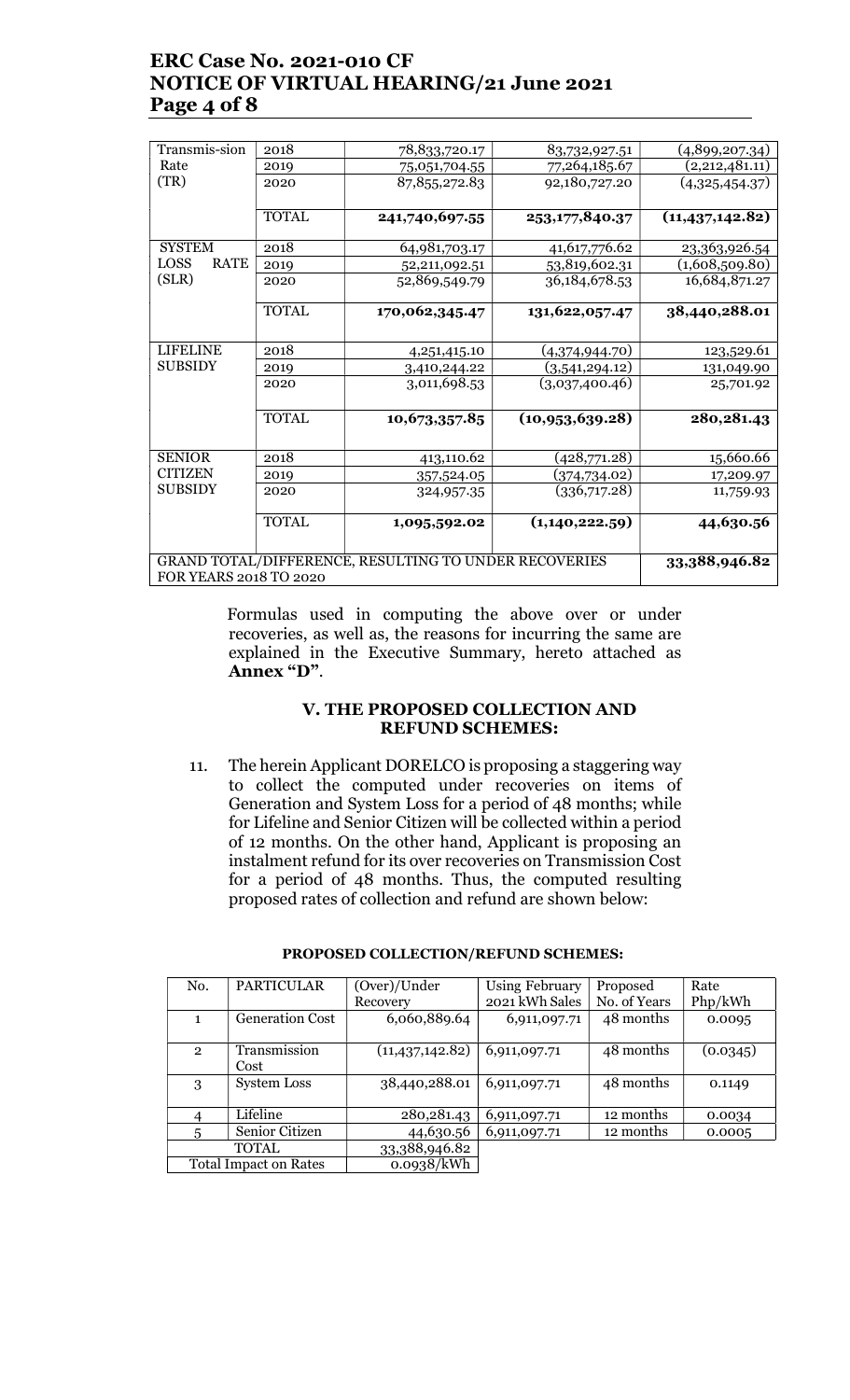# ERC Case No. 2021-010 CF NOTICE OF VIRTUAL HEARING/21 June 2021 Page 5 of 8

## VI. SUPPORTING DATA AND DOCUMENTS

12. In support to this Application, DORELCO is respectfully submitting herewith the following data and documents, which are being made integral parts hereof, to wit:

| Folder              | <b>ANNEX</b>   | <b>NATURE OF DOCUMENT</b>                          |  |
|---------------------|----------------|----------------------------------------------------|--|
|                     | <b>ANNEX E</b> | Summary of Over / Under Recoveries Computations    |  |
|                     |                | for 2018-2020 (Per Charge and Yearly Basis)        |  |
| Folder <sub>1</sub> | <b>ANNEX F</b> | Proposed Recovery/Refund Scheme using the latest   |  |
|                     |                | kWh Sales                                          |  |
| Folder <sub>2</sub> |                | <b>SUPPLIER AND TRANSMISSION DATA</b>              |  |
|                     | <b>ANNEX G</b> | Fully Accomplished Supplier & Transmission Data    |  |
|                     |                | Sheet for the Years 2018-2020                      |  |
|                     | <b>ANNEX H</b> | Power Bills from Suppliers (Power Bill, Proof of   |  |
|                     |                | Payment, Adjusted Bill/Debit or Credit Memo)       |  |
| Folder 3            |                | <b>STATISTICAL DATA</b>                            |  |
|                     | <b>ANNEX I</b> | Fully Accomplished Statistical Data Sheet for the  |  |
|                     |                | Year 2018-2020                                     |  |
|                     | <b>ANNEX J</b> | Manifestation of no Pilferage Cost Recoveries      |  |
|                     | <b>ANNEX K</b> | Report of Implemented Other Adjustments            |  |
|                     | <b>ANNEX L</b> | Monthly Financial & Statistical Report (MFSR)      |  |
|                     |                | Sections A and E                                   |  |
| Folder 4            |                | <b>ACTUAL IMPLEMENTED RATES</b>                    |  |
|                     | <b>ANNEX M</b> | Fully Accomplished Actual Implemented Rates Sheet  |  |
|                     |                | Data Sheet for the year                            |  |
|                     | <b>ANNEX N</b> | Fully Accomplished Lifeline Discount Sheet for the |  |
|                     |                | year                                               |  |
|                     | <b>ANNEX O</b> | Fully Accomplished Senior Citizen Discount Sheet   |  |
|                     |                | for the year                                       |  |
|                     | <b>ANNEX P</b> | Consumer Bills per Customer Class (Non-Lifeliner)  |  |
|                     | <b>ANNEX Q</b> | Consumer Bills per Lifeline Bracket (Lifeliner)    |  |
| <b>ANNEX R</b>      |                | Senior Citizen Consumer Bills                      |  |
| Folder <sub>5</sub> |                | <b>OTHER DOCUMENTS</b>                             |  |
|                     | <b>ANNEX S</b> | Uniform Reportorial Requirements (URR) for the     |  |
|                     |                | years 2018-2020                                    |  |

13. Further, in support of this Application, the "Judicial Affidavit" of DORELCO's Finance Services Department Manager, Marinchie Y. Olarte, CPA is hereto attached and made integral part of this application and marked as "ANNEX T".

#### VII. COMPLIANCE WITH PRE-FILING REQUIREMENTS

- 14. In compliance with the ERC prescribed Pre-filing requirements for O/U applications filing, DORELCO had provided copies of the Application and its annexes to Sangguniang Bayan of Municipality of Tolosa where the principal office is located, proof of which is the duly received Transmittal Letter and Certification hereto attached as "ANNEX U" and "ANNEX V", respectively. Same copy of Application with annexes was given to Sangguniang Panlalawigan of Province of Leyte of Leyte, proof of which are hereto attached as "ANNEX W" and "ANNEX X", respectively.
- 15. Moreover, applicant DORELCO had initiated the publication of this Application in a newspaper with general circulation within the franchise area of DORELCO in Leyte Province,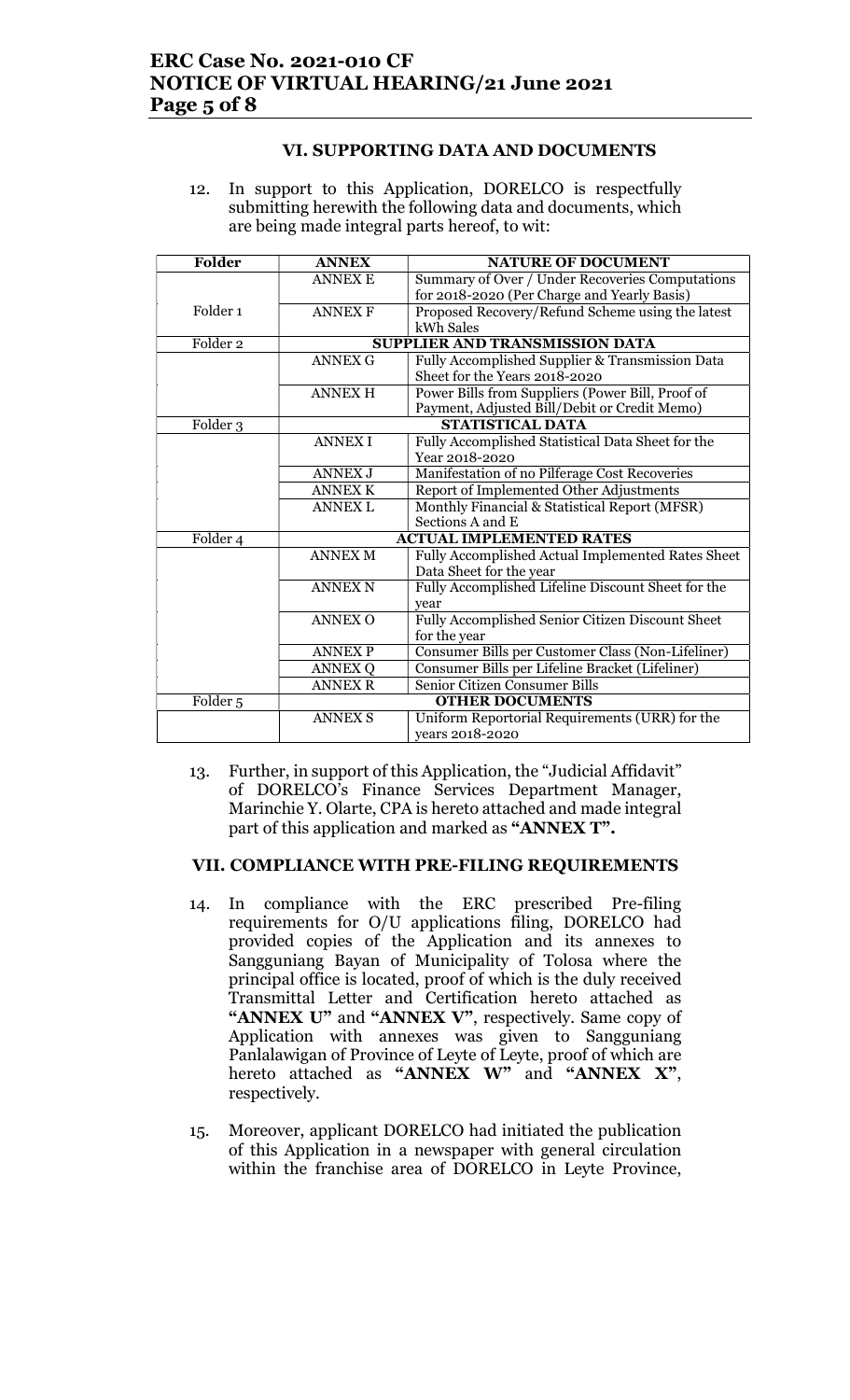## ERC Case No. 2021-010 CF NOTICE OF VIRTUAL HEARING/21 June 2021 Page 6 of 8

proof of which are hereto attached as "ANNEX Y" and "ANNEX Z".

#### **PRAYER**

WHEREFORE, premises considered it is respectfully and humbly prayed of this Honorable Commission that DORELCO's determination of its over and under recoveries in the implementation of automatic cost adjustment and true-up mechanisms be confirmed and approved, and that Applicant be allowed to collect the computed under recoveries in the items of: Generation Rate (GR), Lifeline Subsidy, System Loss Rate (SLR), and Senior Citizen Subsidy; likewise be allowed to refund the over-recovery in the item of Transmission Rate (TR), under the proposed collection and refund schemes.

Other reliefs, just and equitable under the premises are likewise most respectfully prayed for.

The Commission has set the Application for determination of compliance with the jurisdictional requirements, expository presentation, Pre-trial Conference, and presentation of evidence on the following dates and online platform for the conduct thereof, pursuant to Resolution No. 09, Series of 2020,<sup>1</sup> dated 24 September 2020 and Resolution No. 01, Series of 2021, dated 17 December 2020 (ERC Revised Rules of Practice and Procedure)<sup>2</sup>:

| Date                                                                                         | <b>Platform</b>                  | <b>Activity</b>                                                                                          |
|----------------------------------------------------------------------------------------------|----------------------------------|----------------------------------------------------------------------------------------------------------|
| <b>31 August 2021</b><br>(Tuesday) at two o'clock<br>in the afternoon<br>$(2:00 \text{ PM})$ | <b>Microsoft</b><br><b>Teams</b> | Determination of<br>compliance with the<br>jurisdictional<br>requirements and<br>expository presentation |
| 7 September 2021<br>(Tuesday) at two o'clock<br>in the afternoon<br>(2:00 PM)                | <b>Microsoft</b><br><b>Teams</b> | <b>Pre-trial Conference</b><br>and presentation of<br>evidence                                           |

Any interested stakeholder may submit its comments and/or clarifications at least one (1) calendar day prior to the scheduled virtual hearing, via electronic mail (e-mail) at  $d$ ocket@erc.ph, copy furnish the Legal Service through legal@erc.ph. The Commission shall give priority to the stakeholders who have duly submitted their respective

<sup>1</sup> A Resolution Adopting the Guidelines Governing Electronic Applications, Filings and Virtual Hearings Before the Energy Regulatory Commission;

<sup>&</sup>lt;sup>2</sup> A Resolution Adopting the Revised Rules of Practice and Procedure of the Energy Regulatory Commission.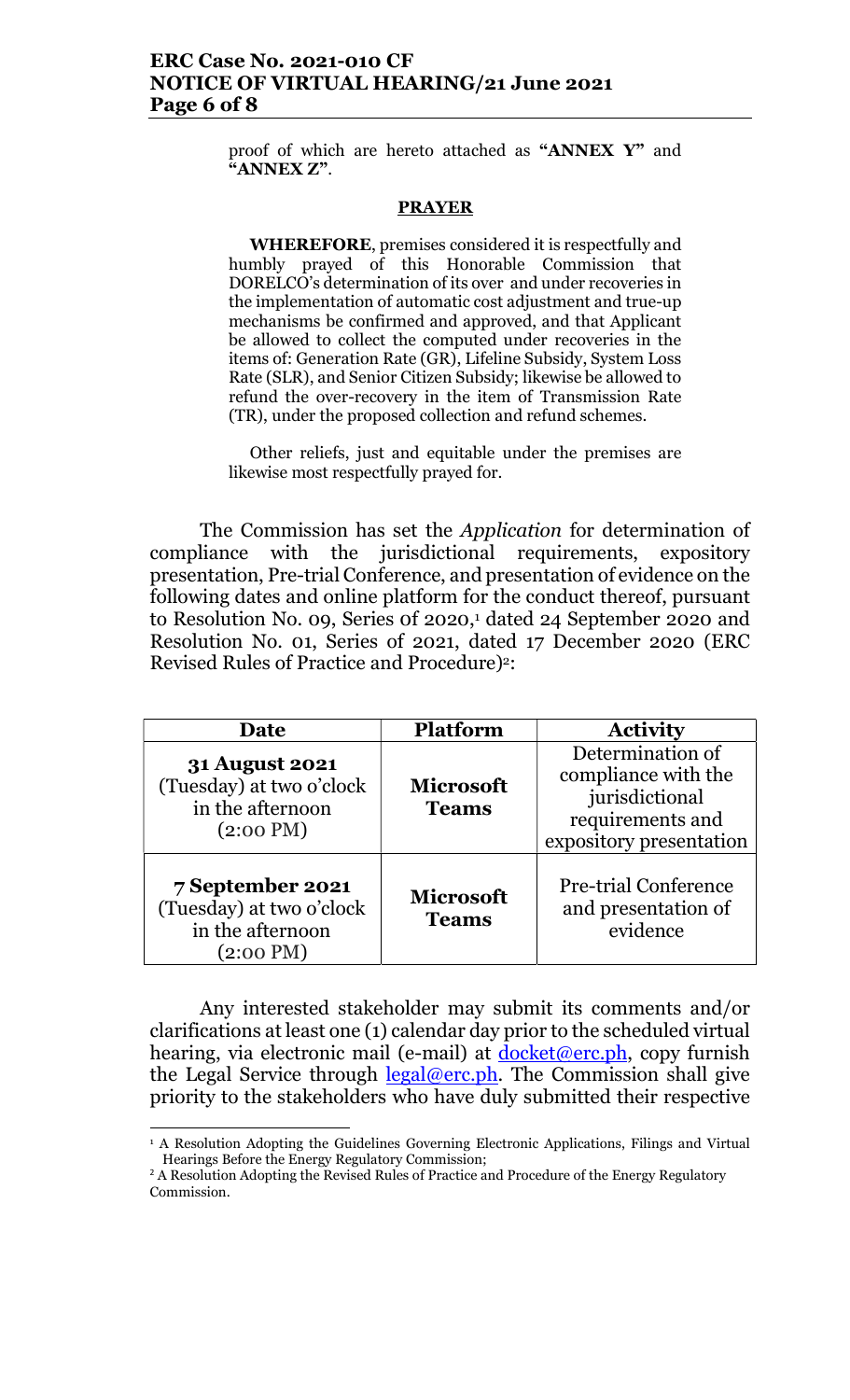## ERC Case No. 2021-010 CF NOTICE OF VIRTUAL HEARING/21 June 2021 Page 7 of 8

comments and/or clarifications, to discuss the same and propound questions during the course of the expository presentation.

Moreover, any persons who have an interest in the subject matter of the instant case may become a party by filing with the Commission via e-mail at  $d$ ocket@erc.ph, copy furnish the Legal Service through legal@erc.ph, a verified Petition to Intervene at least five (5) calendar days prior to the date of the initial virtual hearing and subject to the requirements under Rule 9 of the ERC Revised Rules of Practice and Procedure, indicating therein the docket number and title of the case and stating the following:

- 1) The petitioner's name, mailing address, and e-mail address;
- 2) The nature of petitioner's interest in the subject matter of the proceeding and the way and manner in which such interest is affected by the issues involved in the proceeding; and
- 3) A statement of the relief desired.

Likewise, all other persons who may want their views known to the Commission with respect to the subject matter of the case may file through e-mail at  $docket@erc.ph$ , copy furnish the Legal Service through  $\text{legal@erc.ph},$  their Opposition or Comment thereon at least five (5) calendar days prior to the initial virtual hearing and subject to the requirements under Rule 9 of the ERC Revised Rules of Practice and Procedure. No particular form of Opposition or Comment is required, but the document, letter, or writing should contain the following:

- 1) The name, mailing address, and e-mail address of such person;
- 2) A concise statement of the Opposition or Comment; and
- 3) The grounds relied upon.

Any of the persons mentioned in the preceding paragraphs may access the copy of the Application on the Commission's official website at www.erc.gov.ph.

Finally, all interested persons may be allowed to join the scheduled initial virtual hearings by providing the Commission, thru